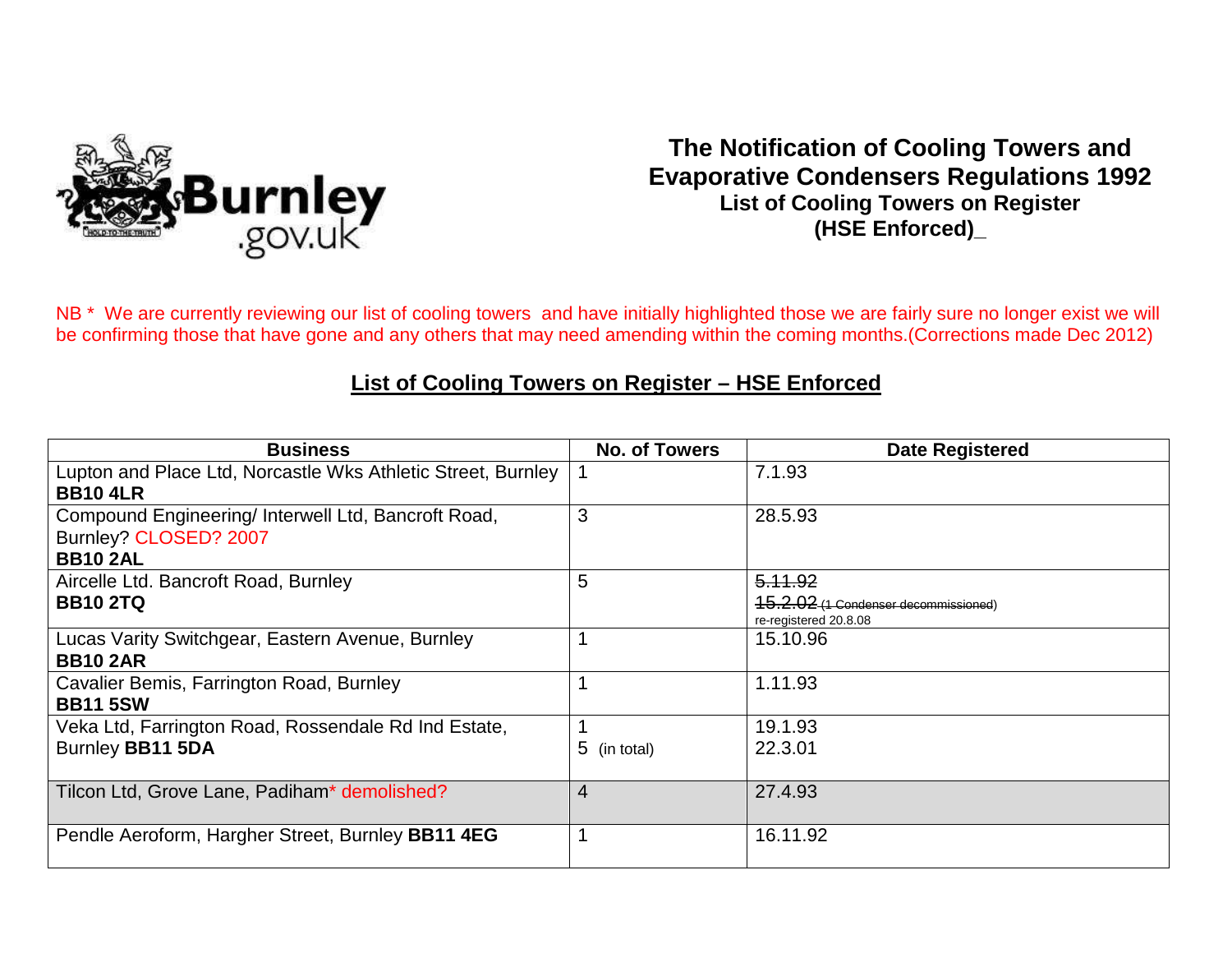| Keith Newmark Ltd, Institute Street, Padiham BB12 8BB                                                                   | 1       | 6.11.92            |
|-------------------------------------------------------------------------------------------------------------------------|---------|--------------------|
| Tenneco Walker, Liverpool Road, Burnley BB12 6HJ                                                                        |         | 3.12.92            |
| Hepworth Building Products, Manchester Rd, Hapton,<br>Burnley(Pollard Moor Wks, Padiham) *demolished?<br><b>BB127JR</b> | 5       | 11.11.92           |
| Lucas Automotive, Rossendale Road, BurnleyBB11 5S2                                                                      | 2       | 6.11.92            |
| Johnsons the cleaners, 50 St James Street, Burnley *moved                                                               |         | 15.2.93            |
| Tuff Link, Station Road, Padiham BB12 7AR                                                                               | 1       | 13.11.92           |
| New Way Dry Cleaning, 2A 4 & 6 Temple Street, Burnley<br><b>BB11 3BD</b>                                                |         | 17.4.01            |
| Hycrome (Europe) Ltd, Heasonford Ind Estate, Widow Hill<br>Road, Burnley BB10 2TT                                       |         | 31.7.98            |
| LUCAS aerospace, Widdow Hill Road, Burnley BB10 2TG                                                                     | 3       | 4.11.92            |
| APAX Plastic Moulders Limited, Baxter Works, Rossendale<br>Rd, Ind Estate BB11 5EZ                                      | Total=2 | 22.6.04<br>13.2.07 |
| Cherrytree Bakery, Belshaw Court, Billington Rd, BB11<br>5UB                                                            |         | 23.3.06            |

Note: **Under the provisions of this legislation it is the duty of each person who has control of the premises to ensure that cooling towers, evaporative condensers and any other notifiable device on the premises are registered in writing with the local authority. It is also the duty of those in control of the premises to notify any changes to the device or if that device is no longer in use.**